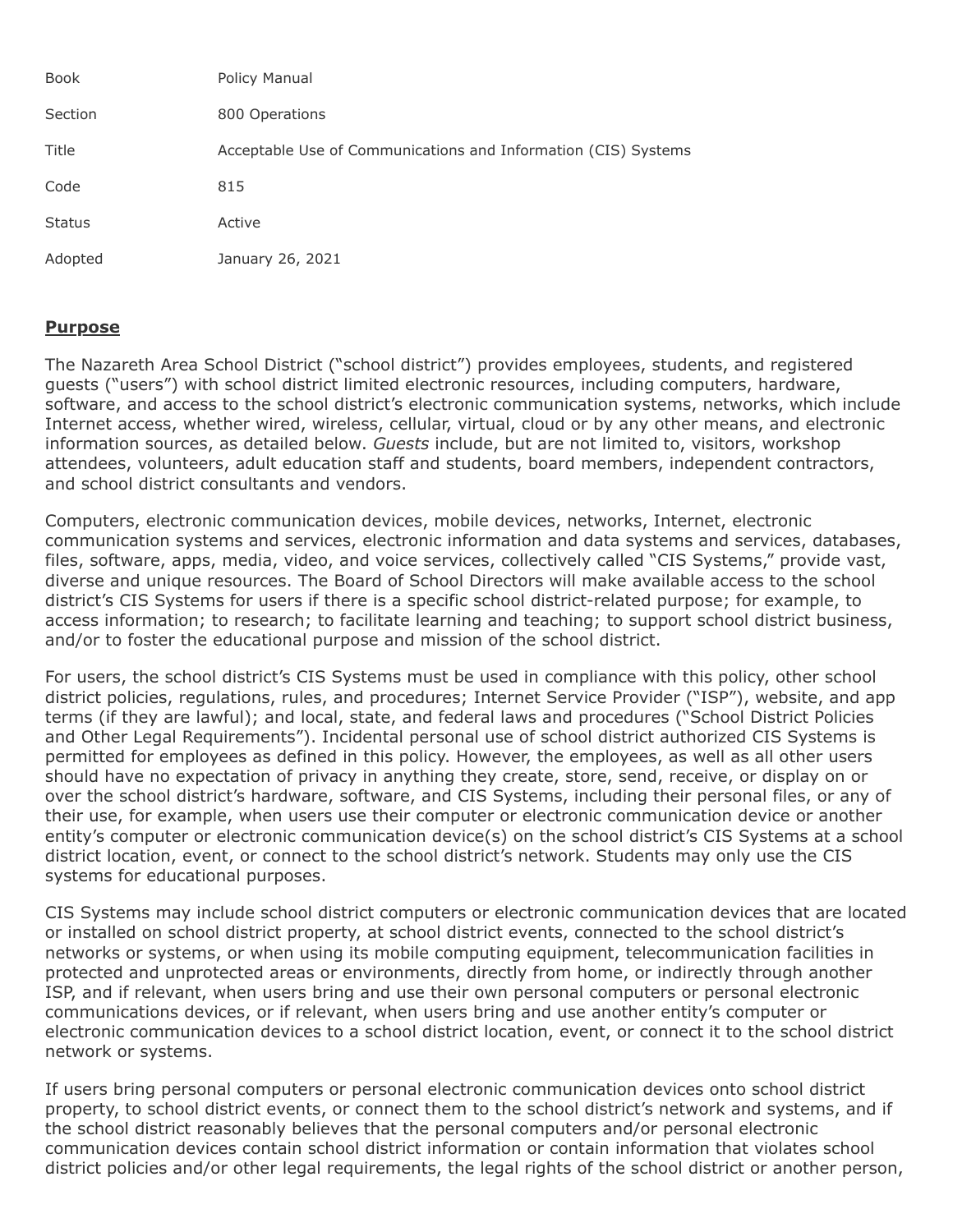or involve significant harm to the school district or another person, or involves a criminal activity, the personal computers or personal electronic devices may be legally accessed in accordance with the law to insure compliance with school district policies and/or other legal requirements. Users may not use their personal computers and personal electronic communication devices to access the school district's intranet, Internet or any other CIS System unless approved by the building principal and/or Assistant to the Superintendent for Educational Programs or designee.

The school district intends to strictly protect its CIS Systems against numerous outside and internal risks and vulnerabilities. Users are important and critical players in protecting these school district assets and in lessening the risks that can destroy these important and critical assets. Consequently, users are required to fully comply with this policy, and to immediately report any violations or suspicious activities to the building principal and/or the Assistant to the Superintendent for Educational Programs or designee. Conduct otherwise will result in actions further described in the Consequences for Inappropriate, Unauthorized and Illegal Use section found in the last section of this policy, and provided in other relevant school district policies, regulations, rules, and procedures.

This policy can be modified as the electronic information environment evolves.

# **Definitions**

**Child Pornography** - Under federal law, any visual depiction, including any photograph, film, video, picture, or computer or computer-generated image or picture, whether made or produced by electronic, mechanical, or other means, of sexually explicit conduct, where: $[1]$ 

- 1. The production of such visual depiction involves the use of a minor engaging in sexually explicit conduct;
- 2. Such visual depiction is a digital image, computer image, or computer-generated image that is, or is indistinguishable from, that of a minor engaging in sexually explicit conduct; or
- 3. Such visual depiction has been created, adapted, or modified to appear that an identifiable minor is engaging in sexually explicit conduct.

Under Pennsylvania law, any person who intentionally views or knowingly possesses or controls any book, magazine, pamphlet, slide, photograph, film, videotape, computer depiction or other material depicting a child under the age of eighteen (18) years engaging in a prohibited sexual act or in the simulation of such act is guilty of a felony of the third degree for their first offense, or guilty of a felony of the second degree for a second offense. $[2]$ 

**Computer** - Includes any school district owned, leased or licensed or user-owned hardware, software, or other technology used on school district premises or at school district events, or connected to the school district network and systems, containing school district programs or school district or student information and/or data (including images, and/or text, files) attached or connected to, installed in, or otherwise used in connection with a computer. For example, as applicable, computer includes, but is not limited to, the school district and users: $[1][5]$  $[1][5]$ 

- 1. Desktop, notebook, powerbook, tablet, chromebooks, netbooks, or laptop computers;
- 2. Servers, firewalls/security systems, distance learning equipment, video conference units, printers, facsimile machine, cables, modems, and other peripherals;
- 3. Specialized electronic equipment used for students' special educational purposes;
- 4. RFID, and Global Positioning System (GPS) equipment;
- 5. Personal digital assistants ("PDAs"), iPods, MP3 players, USB/jump drives;
- 6. iPads, Kindles, Nooks, and other electronic readers;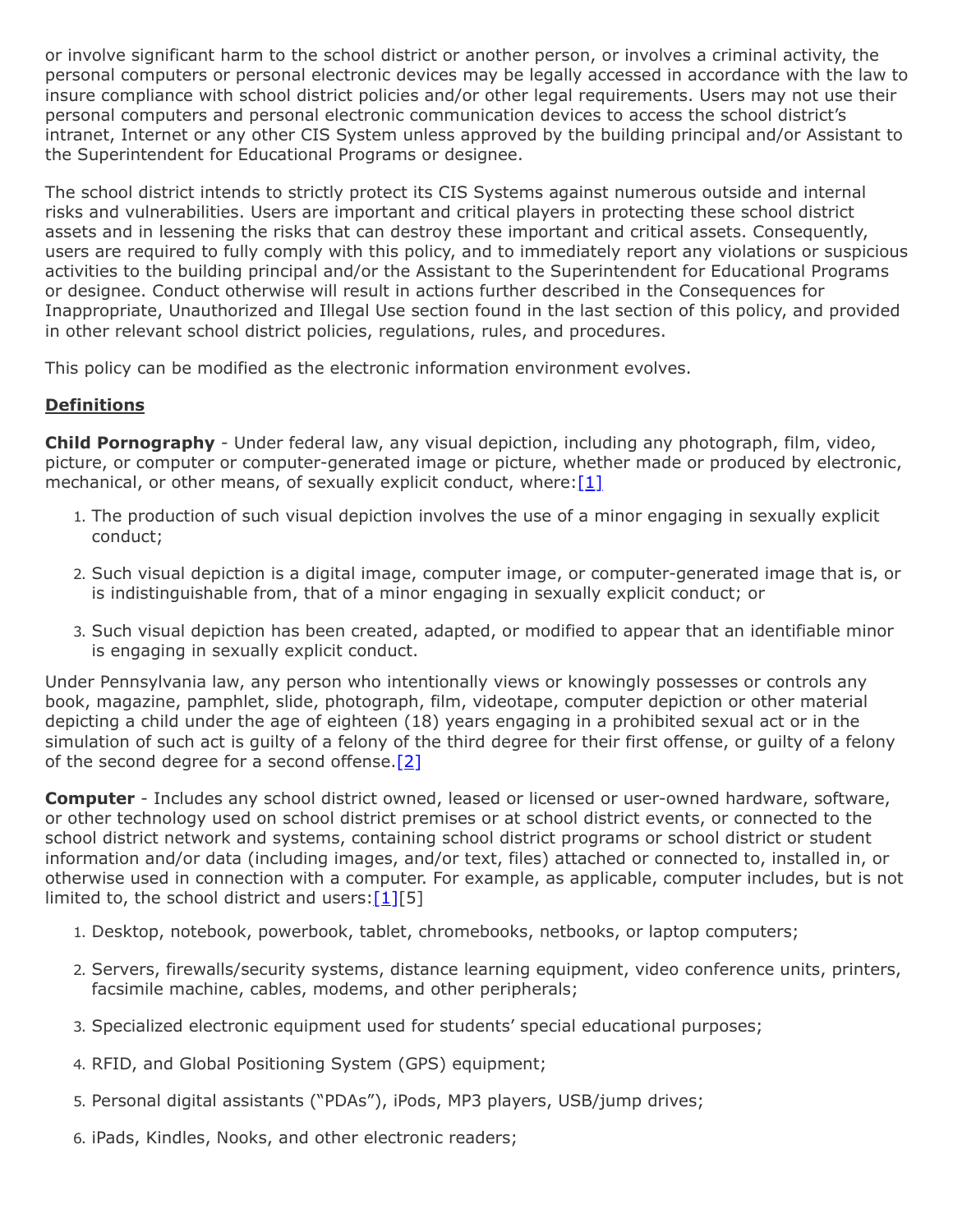- 7. iPhones, cell phones (with or without Internet access and/or electronic mail and/or recording devices and/or camera/video and other capabilities and configurations), telephones, mobile phones or wireless devices, two-way radios/telephones and other smartphones;
- 8. Beepers, paging devices, laser pointers and attachments, Pulse Pens;
- 9. Wearable technology devices that can be worn by a person, either as an accessory or as part of material used in the clothing, and is able to be connected to the Internet enabling data to be exchanged between a network and the device (for example, smart watches, smart clothing, fitness trackers, and smart jewelry);
- 10. Computerized drones, and
- 11. Any other such technology developed.

**Electronic Communications Systems** - Any messaging, collaboration, publishing, broadcast, or distribution system that depends on electronic communications resources to create, send, forward, reply to, transmit, store, hold, copy, download, display, view, read, or print electronic records for purposes of communication across electronic communications network systems between or among individuals or groups, that is either explicitly denoted as a system for electronic communications or is implicitly used for such purposes. Further, an Electronic Communications System means any wire, radio, electromagnetic, photo optical or photoelectronic facilities for the transmission/transfer of signs, signals, writing, images, sounds, data, or intelligence of any nature, of wire or electronic communications, and any computer facilities or related electronic equipment for the electronic storage of such communications.

Examples include, without limitation, the internet, intranet, voice mail services, electronic mail services, tweeting, text messaging, instant messaging, and social networking).

**Educational Purpose** - Includes use of the CIS Systems for classroom activities, professional or career development, and to support the school district's curriculum, policies, regulations, rules, and procedures, and mission statement.

**Harmful to Minors** - Under federal law, any picture, image, graphic image file or other visual depictions that: $[3][4]$  $[3][4]$ 

- 1. Taken as a whole, with respect to minors, appeals to the prurient interest in nudity, sex, or excretion;
- 2. Depicts, describes, or represents in a patently offensive way with respect to what is suitable for minors, an actual or simulated sexual act or sexual content, actual or simulated normal or perverted sexual acts, or lewd exhibition of the genitals, and
- 3. Taken as a whole lacks serious literary, artistic, political, educational or scientific value as to minors.

Under Pennsylvania law, that quality of any depiction or representation in whatever form, of nudity, sexual conduct, sexual excitement, or sadomasochistic abuse, when it:

- 1. Predominantly appeals to the prurient, shameful, or morbid interest of minors; and
- 2. Is patently offensive to prevailing standards in the adult community as a whole with respect to what is suitable for minors; and
- 3. Taken as a whole, lacks serious literary, artistic, political, educational or scientific value for minors.

**Inappropriate Matter** - Includes, but is not limited to visual, graphic, video, text and any other form of obscene, pornographic, sexually explicit, indecent, child pornographic, or other material that is harmful to minors. Examples include: taking, disseminating, transferring, or sharing, whether by electronic transfer (such as sexting, emailing, texting, among others) or otherwise hateful, illegal,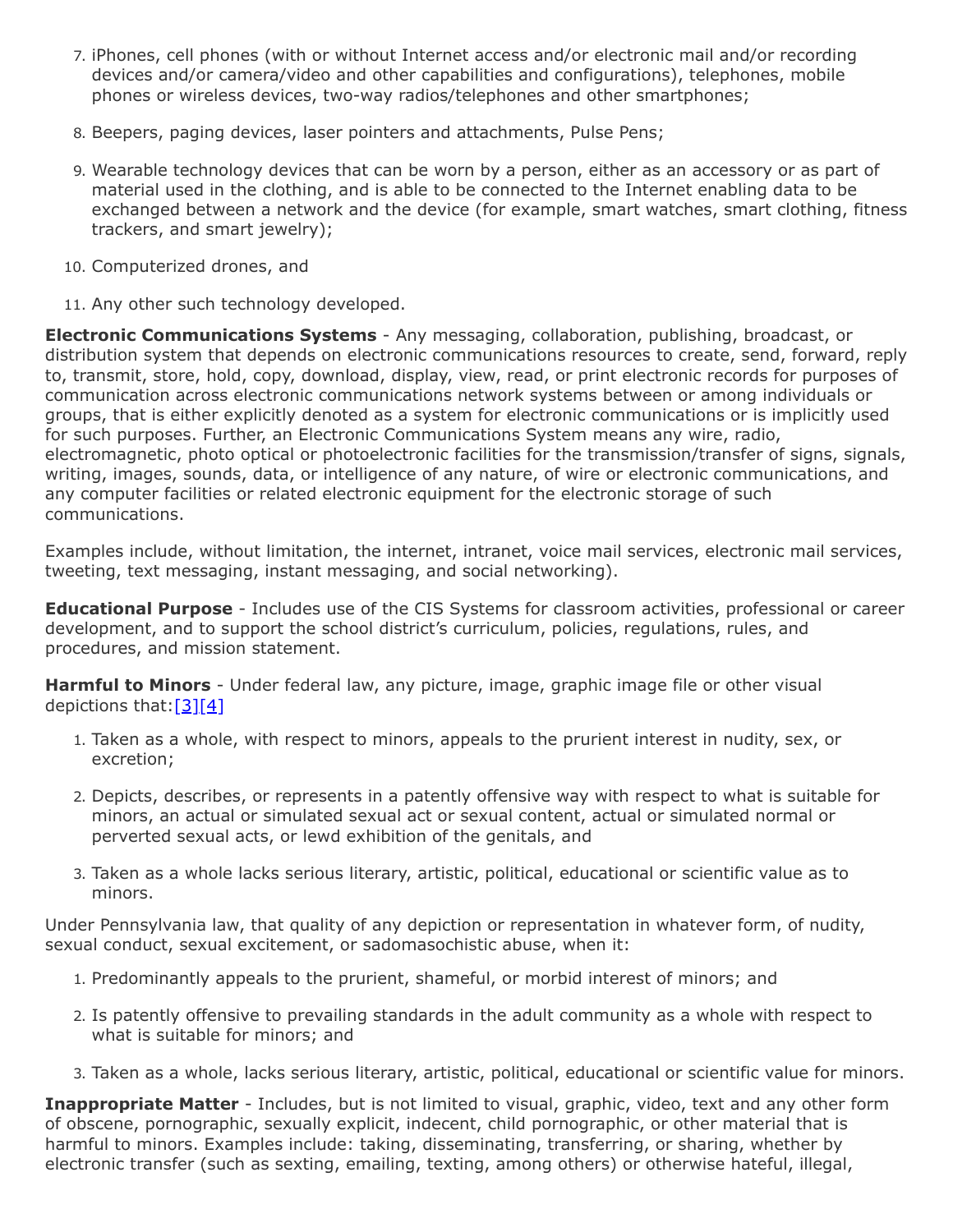defamatory, lewd, vulgar, profane, inflammatory, threatening, harassing, discriminating (as it pertains to race, color, religion, national origin, gender, marital status, age, sexual orientation, political beliefs, receipt of financial aid, or disability), violent, bullying/cyberbullying, flagging, terroristic, and other inappropriate matter and material specified throughout this policy, and other school district policies, regulations, rules, and procedures. It also includes advocating the destruction of property.

**Incidental Personal Use** - Incidental Personal Use of school district computers and CIS Systems is permitted for employees so long as such use does not interfere with the employee's job duties and performance, with system operations, or with other system users, or is excessive. Personal use must comply with school district policies, and other legal requirements and must not damage the school district's CIS Systems.

**Minor** - For purposes of compliance with the federal Children's Internet Protection Act ("Fed CIPA"), an individual who has not yet attained the age of seventeen (17). For other purposes, minor shall mean the age of minority as defined in the relevant law.

**Obscene** - Under federal law, analysis of the material meets the following elements: [\[6\]](http://www.legis.state.pa.us/cfdocs/legis/LI/consCheck.cfm?txtType=HTM&ttl=18&div=0&chpt=59&sctn=3&subsctn=0)

- 1. Whether the average person, applying contemporary community standards, would find that the material, taken as a whole, appeals to the prurient interest;
- 2. Whether the work depicts or describes, in a patently offensive way, sexual conduct specifically designed by the applicable state or federal law to be obscene; and
- 3. Whether the work taken as a whole lacks serious literary, artistic, political, educational, or scientific value.

Under Pennsylvania law, any material or performance, if:

- 1. The average person, applying contemporary community standards, would find that the material, taken as a whole, appeals to the prurient interest;
- 2. The subject matter depicts or describes in a patently offensive way, Sexual Conduct described in the law to be obscene; and
- 3. The subject matter, taken as a whole, lacks serious literary, artistic, political, educational or scientific value.

**Personal Electronic Communication Devices** - Include laptops, chromebooks, mobile devices (for example, cell phones, smartphones, tablet devices (such as iPads and ereaders), wearable technology, drones, PDAs, pagers/beepers, location tracking devices, and cameras), electronic gaming systems, Google glasses, and any other devices that can capture still images or video, and can record, store, display transmit, or receive audio or video with digital, electronic, wired, wireless, or cellular communication capabilities that are not issued to a student by the school district.

**Sexual Act and Sexual Contact** - As defined at 18 U.S.C. § 2246(2), and at 18 U.S.C.§ 2246(3), 18 Pa. C.S.A. § 5903.[\[6\]](http://www.legis.state.pa.us/cfdocs/legis/LI/consCheck.cfm?txtType=HTM&ttl=18&div=0&chpt=59&sctn=3&subsctn=0)[\[7\]](http://www.law.cornell.edu/uscode/text/18/2246)

**Technology Protection Measure(s)** - A specific technology that blocks or filters Internet access to visual depictions that are obscene, child pornographic or harmful to minors.

**Visual Depictions** – Undeveloped film and videotape and data stored on a computer disk or by electronic means which is capable of conversion into a visual image, and data which is capable of conversion into a visual image that has been transmitted by any means, whether or not stored in a permanent format, but does not include mere words.

# **Authority**

Access to the school district's CIS Systems through school resources is a privilege, not a right. These, as well as the user accounts and information, are the property of the school district. The school district,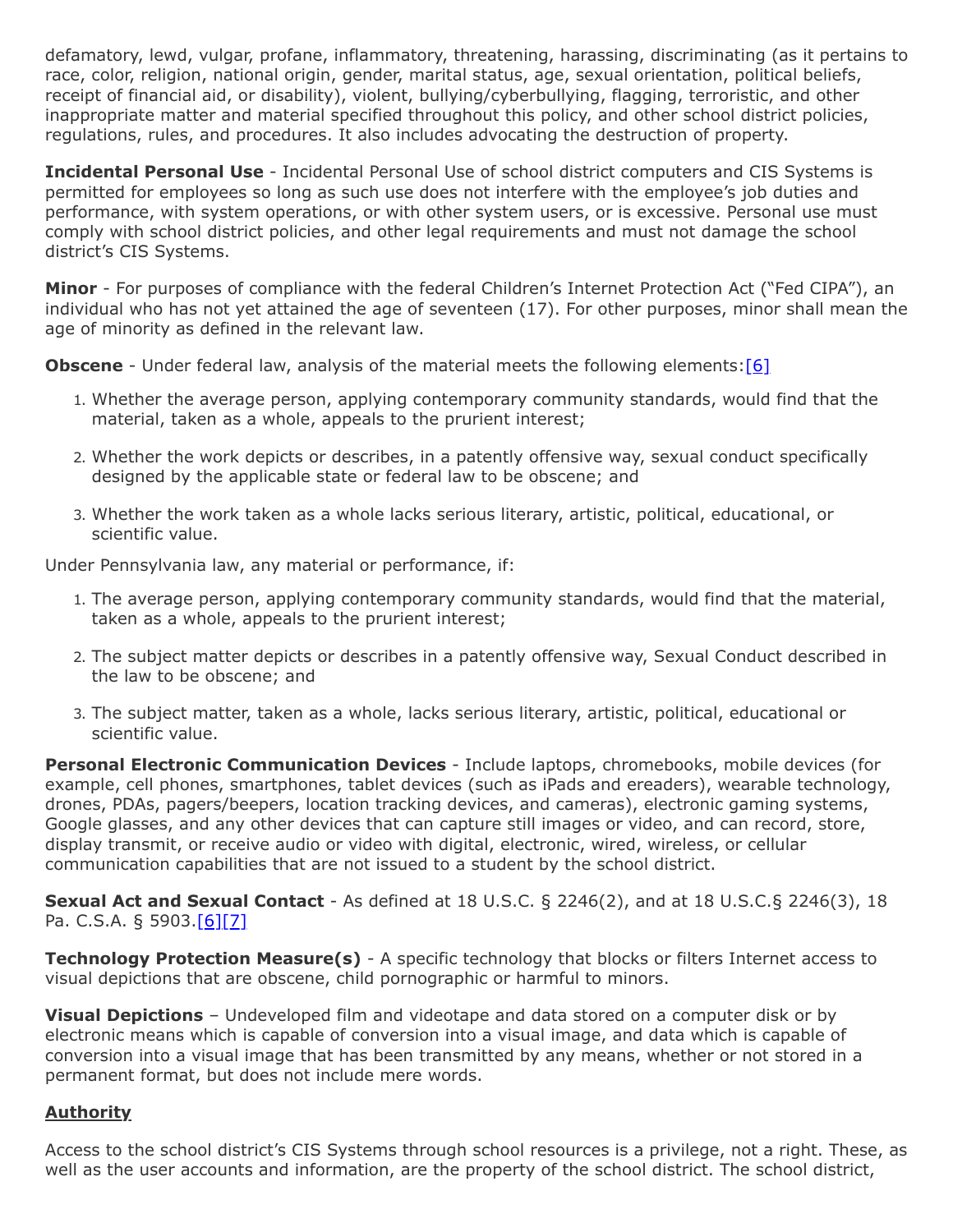further, reserves the right to deny access to prevent unauthorized, inappropriate or illegal activity, and may revoke those privileges and/or administer appropriate disciplinary action. The school district will cooperate with other educational entities, ISPs, websites, other appropriate authorities, and local, state and federal officials to the extent legally required in any investigation and following process and/or procedure concerning or related to the misuse of the CIS Systems, whether criminal or civil actions[.\[4\]](http://www.law.cornell.edu/uscode/text/47/254) [\[8\]](http://www.legis.state.pa.us/cfdocs/Legis/LI/uconsCheck.cfm?txtType=HTM&yr=2004&sessInd=0&smthLwInd=0&act=0197.)[\[9\]](http://www.legis.state.pa.us/cfdocs/legis/LI/uconsCheck.cfm?txtType=HTM&yr=1949&sessInd=0&smthLwInd=0&act=14&chpt=5&sctn=10&subsctn=0)

It is often necessary to access users' accounts in order to perform routine maintenance and security tasks. System administrators have the right to access by interception, and to access the stored communication of users' accounts for any reason in order to uphold school district policies and other legal responsibilities, and to maintain the system. Users should have no privacy expectations in the contents or transmission of their personal files or any of their use of the school district's CIS Systems.

Users should have no expectation of privacy in anything they create, store, send, receive or display on or over the school district's CIS Systems, including their personal files or any of their use of the school district's CIS Systems. The school district reserves the right to record, check, receive, monitor, track, log, access and otherwise inspect any or all CIS systems' use and to monitor and allocate fileserver space. Users of the school district's CIS systems who transmit or receive communications and information shall be deemed to have consented to having the content of any such communication recorded, checked, received, monitored, tracked, logged, accessed and otherwise inspected or used by the school district, and to the monitoring and allocating fileserver space. Passwords and message delete functions do not restrict the school district's ability or right to access such communications or information.<sup>[\[4\]](http://www.law.cornell.edu/uscode/text/47/254)[\[10\]](http://www.legis.state.pa.us/cfdocs/Legis/LI/uconsCheck.cfm?txtType=HTM&yr=2004&sessInd=0&smthLwInd=0&act=0197.)</sup>

The school district reserves the right to restrict access to any Internet sites or functions it may deem inappropriate through general policy, software blocking or online server blocking. Specifically, the school district operates and enforces technology protection measure(s) that block or filter online activities of minors, where possible, on its computers used and accessible to adults and students so as to filter or block inappropriate matter on the Internet as defined in this policy. Measures designed to restrict adults' and minors' access to material harmful to minors may be disabled to enable an adult or a student (who has provided written consent from a parent/guardian) to access bona fide research, not within the prohibitions of this policy, or for another lawful purpose. No person may have access to material that is illegal under federal or state law. $[3][10]$  $[3][10]$ 

Expedited review and resolution of a claim that this policy is denying a student or adult to access material will be enforced by an administrator, supervisor, or their designee, upon the receipt of written consent from a parent/guardian for a student, and upon the written request from an adult presented to the Assistant to the Superintendent for Educational Programs or designee.  $[8]$ 

The school district has the right, but not the duty, to inspect, review, or retain electronic communication created, sent, displayed, received or stored on and over the school district's CIS Systems and to monitor (electronic or otherwise), record, check, track, log, access or otherwise inspect its CIS Systems.

In addition, in accordance with the law, the school district has the right, but not the duty, to inspect, review, or retain electronic communications created sent, displayed, received, or stored on user's personal computers, electronic communication devices, networks, Internet, electronic communications systems, and in databases, files, apps, software, and media that contain school district programs, information and/or data.

Also, in accordance with the law, the school district has the right, but not the duty, to inspect, review, or retain electronic communication created, sent, displayed, received or stored on another entity's computer or electronic communication device when users bring and use another entity's computer or electronic device to a school district location, event, or connect it to the school district network and/or systems, and/or that contains school district programs, or school district data or information.

The above applies no matter where the use occurs whether brought onto school district property, to school district events, or connected to the school district network, or when using mobile commuting equipment and telecommunications facilities in protected or unprotected areas or environments, directly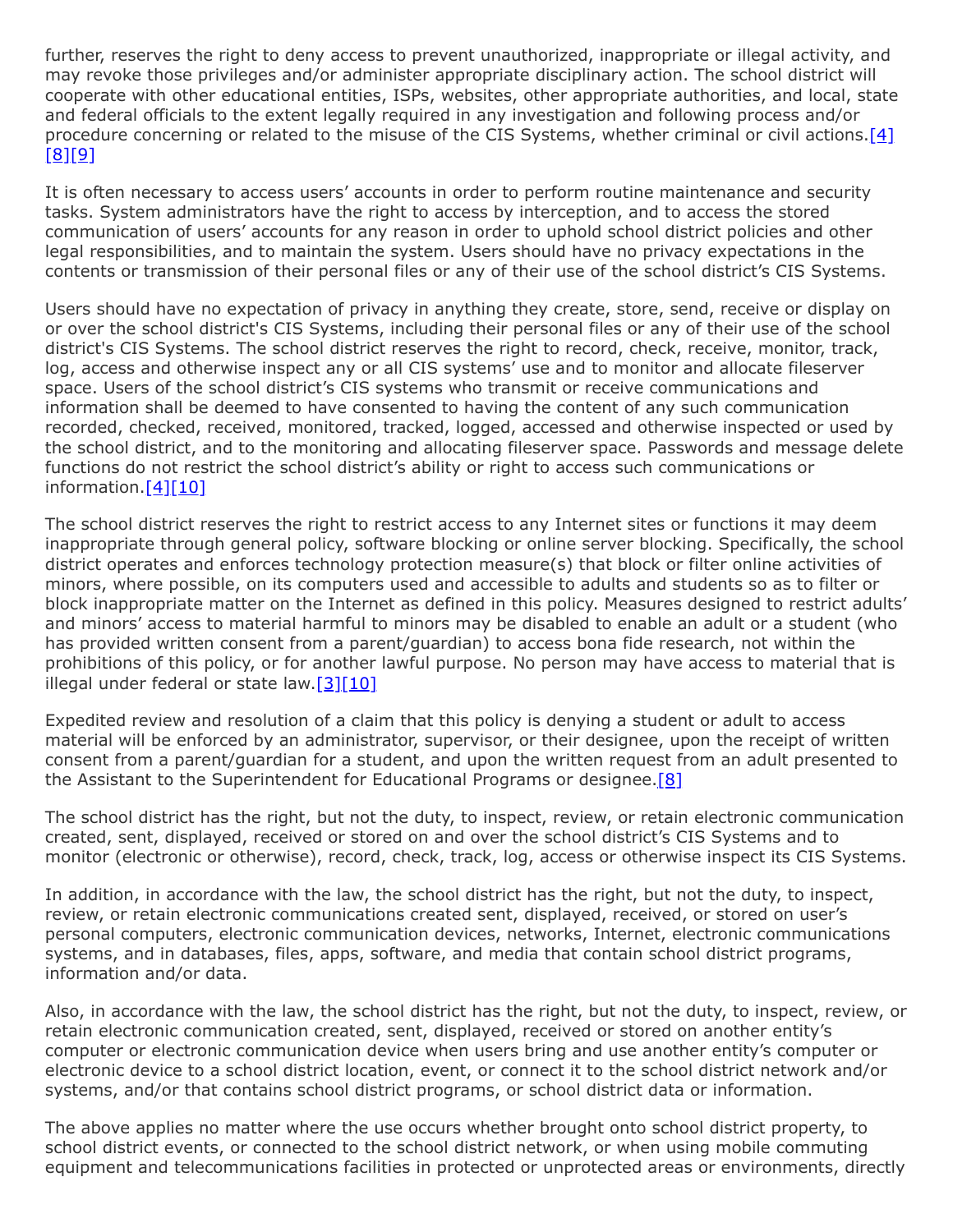from home, or indirectly through social media or ISPs, as well as by other means. All actions must be conducted in accordance with the law, assist in the protection of the school district's resources, and insure compliance with school district policies and other legal Requirements.

The school district reserves the right to restrict or limit usage of lower priority CIS Systems and computer uses when network and computing requirements exceed available capacity according to the following priorities:

- 1. Highest uses that directly support the education of the students, and business operations of the school district.
- 2. Medium uses that indirectly benefit the education of the student, and business operations of the school district.
- 3. Lowest uses that include reasonable and limited educationally-related employee interpersonal communications and employee limited incidental personal use.
- 4. Forbidden all activities in violation of school district policies and/or other legal requirements.

The school district additionally reserves the right to:

- 1. Determine which CIS Systems' services will be provided through school district resources.
- 2. Determine the types of files that may be stored on school district file servers and computers.
- 3. View and monitor network traffic, fileserver space, processor, and system utilization, and all applications provided through the network and electronic communications systems and computers.
- 4. Remove excess email and other electronic communications or files taking up an inordinate amount of fileserver space after a reasonable time.
- 5. Revoke user privileges, remove user accounts, or refer to legal authorities, and/or school district authorities when violation of this and any other applicable school district policies and other legal requirements are violated, including, but not limited to, those governing network use, copyright, security, privacy, employment, social media, vendor access, data breach, and destruction of school district resources and equipment.

## **Responsibility**

Due to the nature of the Internet, inappropriate matter, as defined in this policy, can be accessed through the network and systems. Because of the nature of the technology that allows the Internet to operate, the school district cannot completely block access to these resources. Accessing these and similar types of resources may be considered an unacceptable use of school district resources and will result in actions explained further in the consequences for Inappropriate, Unauthorized and Illegal Use section found in the last section of this policy, and as provided in relevant school district policies, regulations, rules, and procedures.

The school district must publish a current version of this policy so that all users are informed of their responsibilities. A copy of this policy, and the CIS Acknowledgement and Consent Form(s) must be provided to all users, who must sign the school district's CIS Acknowledgement and Consent Form(s), either by electronic or written means.

Employees must be capable and able to use the school district's CIS Systems and software relevant to the employee's responsibilities.

## **Delegation of Responsibility**

The Assistant to the Superintendent for Educational Programs or designee will serve as the coordinator to oversee the school district's CIS Systems and will work with other regional or state organizations as necessary to educate users, approve activities, provide leadership for proper training for all users in the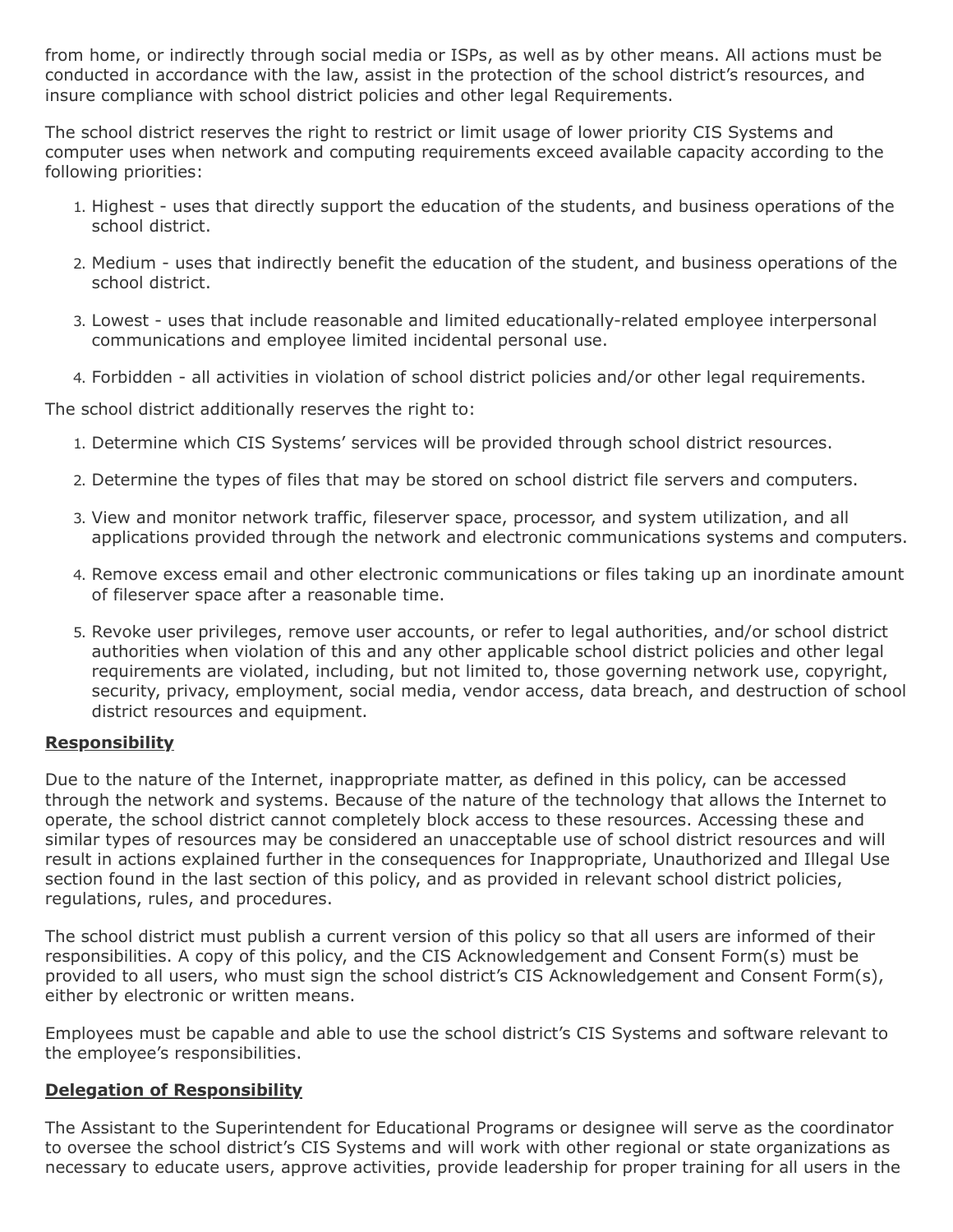use of the CIS Systems and the requirements of this policy, and other school district policies, regulations, rules, and procedures, establish a system to insure adequate supervision of the CIS Systems, maintain executed User CIS Acknowledgement and Consent Forms, and interpret and enforce school district policies, and/or other legal requirements.

The Assistant to the Superintendent for Educational Programs or designee will establish a process for setting-up individual and class accounts, set quotas for usage, establish a Record Retention and Records Destruction Policy and a Records Retention and Destruction Schedule to include electronically stored information, and establish the school district virus protection process.[11]

Unless otherwise denied for cause, student access to the CIS Systems resources must be through supervision by the professional staff. Administrators, teachers and staff have the responsibility to work together to help students develop the skills and judgment required to make effective and appropriate use of the resources. All users have the responsibility to respect the rights of all other users within the school district and others using the school district CIS Systems, and to abide by the school district's policies, and/or other legal requirements.

The building principal or designee has the responsibility to educate minors about appropriate online behavior, including interacting with other individuals on social networking websites and in chat rooms and cyberbullying awareness and response.  $[4][13][17]$  $[4][13][17]$  $[4][13][17]$ 

If necessary, the Superintendent is granted the authority to create, modify, update, and enforce an administrative regulations to accompany this policy.

## **Guidelines**

### Access to the CIS Systems

The CIS Systems' accounts of users must be used only by authorized owners or designees of the accounts and only for authorized purposes.

An account will be made available according to a procedure developed by appropriate school district authorities.

**CIS Systems** – School district policies, and other legal requirements will govern use of the school district's CIS Systems for users.

Types of services include, but are not limited to:

- 1. Internet School district employees, students, and guests will have access to the Internet through the school district's CIS systems, as needed.
- 2. Email, text messaging, and video conferencing School district employees may be assigned individual email, text message, and Skype accounts for work-related use, as needed. Students may be assigned individual email accounts, as necessary, by the Assistant to the Superintendent for Educational Programs or designee at the recommendation of the teacher who will also supervise the students' use of the email service. Students and guests may not be assigned text message and Skype accounts.
- 3. Guest accounts Registered guests may receive an individual Internet account with the approval of the Assistant to the Superintendent for Educational Programs or designee if there is a specific school district-related purpose requiring such access. Use of the CIS Systems by a guest must be specifically limited to the school district-related purpose and comply with school district policies, and/or other legal requirements, and may not damage the school district's CIS Systems. A school district CIS Acknowledgment and Consent Form must be signed, in writing or electronically, by a guest, and if the guest is a minor, a parent's/guardian's written or electronic signature is required.
- 4. Blogs Employees may be permitted to have school district-sponsored blogs, after they receive training, and the approval of the Assistant to the Superintendent for Educational Programs or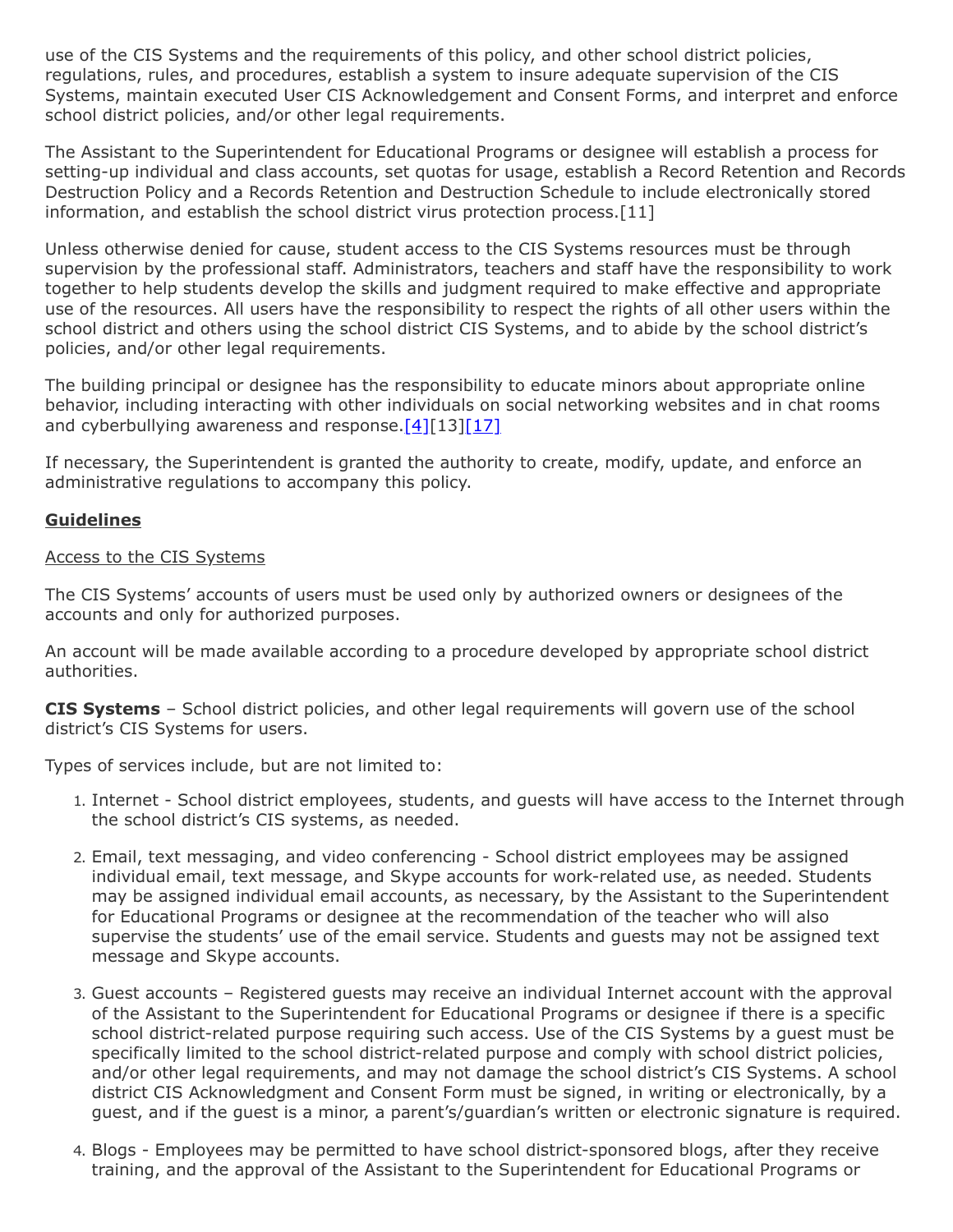designee. All bloggers must follow the rules provided in this policy and all other school district applicable policies (for example, the school district's Social Media Policy), regulations (for example, the school district's Social Media Administrative Regulations), and other legal requirements.

5. Web 2.0 Second Generation and Web 3.0 Third Generation Web-based Services - Certain school district authorized Second Generation and Third Generation Web-based services, such as blogging, authorized social networking sites, wikis, podcasts, RSS feeds, social software, folksonomies, course management systems, and collaboration tools that emphasize online participatory learning (where users share ideas, comment on one another's project, plan, design, or implement, advance or discuss practices, goals, and ideas together, co-create, collaborate and share) among users may be permitted by the school district; however, such use must be approved by the building principal and/or Assistant to the Superintendent for Educational Programs or designee and/or Technology Advisory Committee, followed by training authorized by the school district. Users must comply with this policy, other relevant school district policies and other legal requirements during such use.

## Parental Notification and Responsibility

The School District will notify the parents/guardians about the School District's CIS Systems and the School District's Policies, regulations, rules, and procedures governing their use. This Policy contains restrictions on accessing Inappropriate Matter. There is a wide range of material available on the Internet, some of which may not be fitting with the particular values of the families of the students. It is not practically possible for the School District to monitor and enforce a wide range of social values in student use of the Internet. Further, the School District recognizes that parents/guardians bear primary responsibility for transmitting their particular set of family values to their children. The School District will encourage parents/guardians to specify to their child(ren) what material is and is not acceptable for their child(ren) to access through the School District's CIS Systems. Parents/Guardians are responsible to help monitor their child(ren)'s use of the school district's CIS Systems when they are accessing the network and systems.<sup>[8]</sup>

## School District Limitation of Liability

The school district makes no warranties of any kind, either expressed or implied, that the functions or the services provided by or through the school district's CIS Systems will be error-free or without defect. The school district does not warrant the effectiveness of Internet filtering. The electronic information available to users does not imply endorsement of the content by the school district, nor is the school district responsible for the accuracy or quality of the information obtained through or stored on the CIS Systems. The school district will not be responsible for any damage users may suffer, including but not limited to, information that may be lost, damaged, delayed, misdelivered, or unavailable when using the computers, networks and electronic communications systems. The school district will not be responsible for material that is retrieved through the Internet, or the consequences that may result from them. The school district will not be responsible for any unauthorized financial obligations, charges or fees resulting from access to the school district's CIS Systems. In no event will the school district be liable to the user for any damages whether direct, indirect, special or consequential, arising out of the use of the CIS Systems.  $[8]$ 

## Student Use of Electronic Communication Devices

The possession and Silent Use of Electronic Communication Devices, including Personal Electronic Communication Devices, by School District students when in compliance with the Electronic Communication Devices Policy, other School District Policies, and Other Legal Requirements, and supportive of the educational program of the School District, is permitted. However, the possession and use of Electronic Communication Devices, including Personal Electronic Communication Devices, by students that are found to be disruptive to the educational process and/or environment can be abusive in ways that negatively affect students, employees, and the School District's mission and environment, and is prohibited in accordance with this Policy, other School District Policies, and Other Legal Requirements.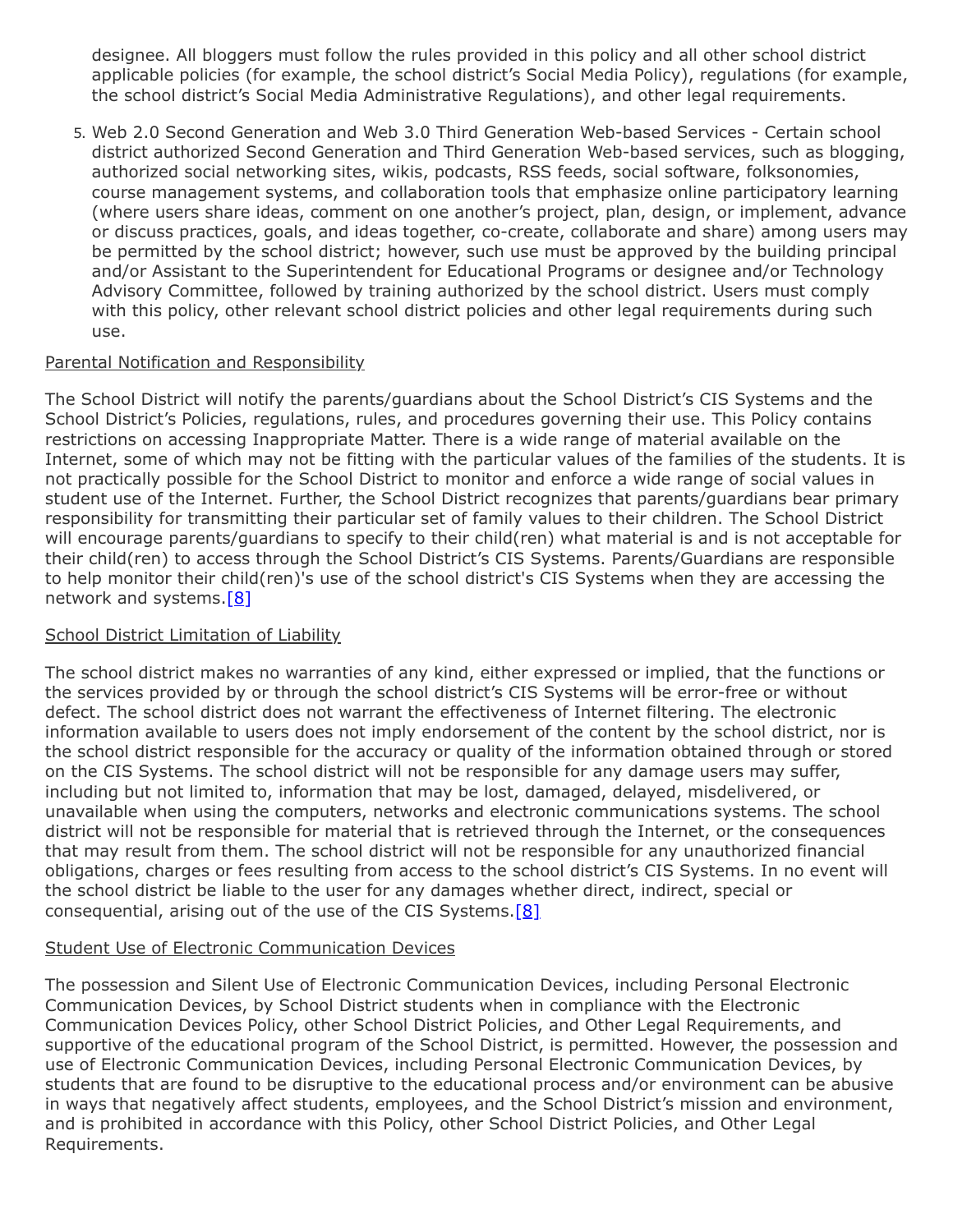## **Safety**

It is the district's goal to protect users of the network from harassment and unwanted or unsolicited electronic communications. Any network user who receives threatening or unwelcome electronic communications or inadvertently visits or accesses an inappropriate site shall report such immediately to a teacher or administrator. Network users shall not reveal personal information to other users on the network, including chat rooms, email, social networking websites, etc.[\[4\]](http://www.law.cornell.edu/uscode/text/47/254)[\[27\]](http://www.law.cornell.edu/cfr/text/47/54.520)

Internet safety measures shall effectively address the following:

- 1. Control of access by minors to inappropriate matter on the Internet and World Wide Web.
- 2. Safety and security of minors when using electronic mail, chat rooms, and other forms of direct electronic communications.
- 3. Prevention of unauthorized online access by minors, including "hacking" and other unlawful activities.
- 4. Unauthorized disclosure, use, and dissemination of personal information regarding minors.
- 5. Restriction of minors' access to materials harmful to them.

## Prohibitions

The use of the school district's CIS Systems for illegal, inappropriate, unacceptable, or unethical purposes by users is prohibited. Such activities engaged in by users are strictly prohibited and illustrated below. The school district reserves the right to determine if any activity not appearing in the list below constitutes an acceptable or unacceptable use of the CIS Systems. These prohibitions are in effect any time school district resources are accessed whether on school district property, at school district events, while connected to the school district's network, when using mobile commuting equipment, telecommunication facilities in protected and unprotected areas or environments, directly from home, or indirectly through another ISP, website, or app, and if relevant, when an employee or student uses their own equipment, or another entity's equipment.[5]

## *General Prohibitions -*

Users are prohibited from using school district CIS Systems to:

- 1. Communicate about non-work or non-school related matters, unless the employees' use comports with the definition of incidental personal use in this policy.
- 2. Send, receive, view, upload, download, store, access, print, post, distribute or transmit material that is harmful to minors, indecent, obscene, pornographic, child pornographic, terroristic, sexually explicit, or sexually suggestive. This includes but is not limited to visual depictions. Examples include, taking, disseminating, transferring or sharing obscene, pornographic, lewd or otherwise illegal images or photographs, whether by electronic data transfer or otherwise (such as, sexting, emailing, texting, among others). Users must not advocate the destruction of property.[12]
- 3. Send, receive, view, upload, download, store, access, print, distribute, or transmit Inappropriate Matter as defined in this policy, and material likely to be legally offensive or objectionable to recipients.
- 4. Cyberbully another individual or entity. See school district's Bullying/Cyberbullying Policy 249.[13]
- 5. Access or transmit gambling information or promote or participate in pools for money, including but not limited to, basketball and football or any other betting or games of chance.
- 6. Participate in discussion or news groups that cover inappropriate and/or objectionable topics or materials, including those that conform to the definition of inappropriate matter in this policy.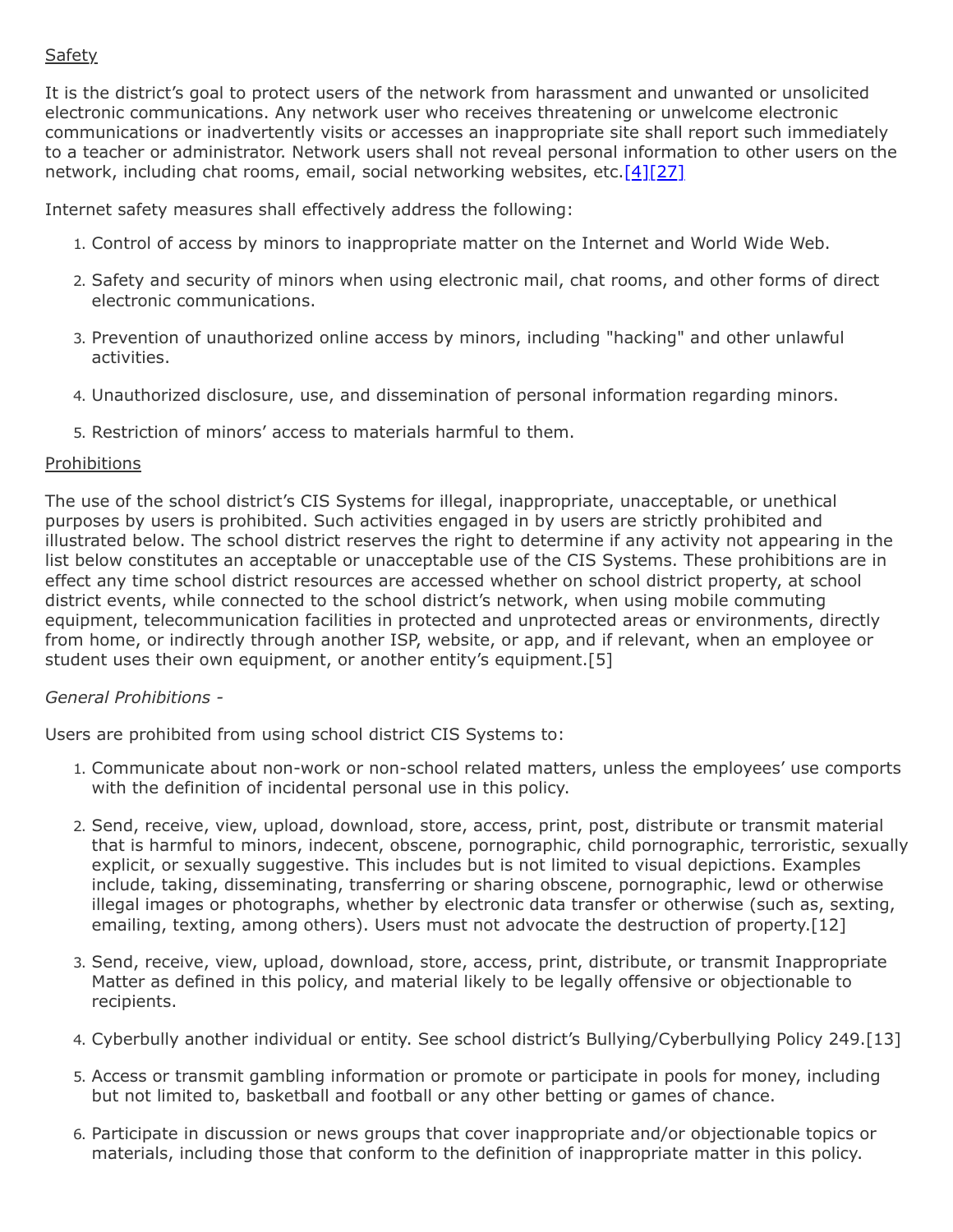- 7. Send terroristic threats, hateful mail, harassing communications, discriminatory remarks and offensive or inflammatory communications.[12][14][15][16]
- 8. Use in an illegal manner or to facilitate any illegal activity.
- 9. Communicate through email or text messages for non-educational purposes or activities, unless it is for incidental personal use as defined in this policy. The use of email to mass mail noneducational or non-work related information is expressly prohibited (for example, the use of the "everyone" distribution list, or all staff lists, building-level distribution lists or other email distribution lists to offer personal items for sale is prohibited).  $[4][13][17]$  $[4][13][17]$  $[4][13][17]$
- 10. Engage in commercial, for-profit, or any business purposes, (except where such activities are otherwise permitted or authorized under applicable school district policies); conduct unauthorized fundraising or advertising on behalf of the school district and non-school district organizations; engage in the resale of school district computer resources to individuals or organizations; or use the school district's name in any unauthorized manner that would reflect negatively on the school district, its employees, or students. Commercial purposes is defined as offering or providing goods or services or purchasing goods or services for personal use. School district acquisition policies must be followed for school district purchase of goods or supplies through the school district system.
- 11. Engage in political lobbying.
- 12. Install, distribute, reproduce or use unauthorized copyrighted software on school district computers, or copy school district software to unauthorized computer systems, intentionally infringing upon the intellectual property rights of others or violating a copyright. See the Copyright Infringement Section in this policy, the school district's Copyright Policy 814, and the school district's Copyright Guidelines Handbook for additional information.[18]
- 13. Install computer hardware, peripheral devices, network hardware or system hardware. The authority to install hardware or devices on school district computers is restricted to the Assistant to the Superintendent for Educational Programs or designee.
- 14. Encrypt messages using encryption software that is not authorized by the school district from any access point on school district equipment or school district property. Users must use school district approved encryption to protect the confidentiality of sensitive or critical information in the school district's approved manner.
- 15. Access, interfere, possess or distribute confidential or private information without permission of the school district's administration. An example includes accessing other students' accounts to obtain their grades, or accessing other employees' accounts to obtain information.
- 16. Violate the privacy or security of electronic information.
- 17. Send any school district information to another party, except in the ordinary course of business as necessary or appropriate for the advancement of the school district's business or educational interest.
- 18. Send unsolicited commercial electronic mail messages, also known as spam.
- 19. Post personal or professional web pages on the school district's website without administrative approval.
- 20. Post anonymous messages.
- 21. Use the name of the "Nazareth Area School District" in any form in blogs, on school district Internet pages or websites not owned or related to the school district, or in forums/discussion boards, and social media sites, to express or imply the position of the Nazareth Area School District without the expressed, written permission of the Superintendent or designee. When such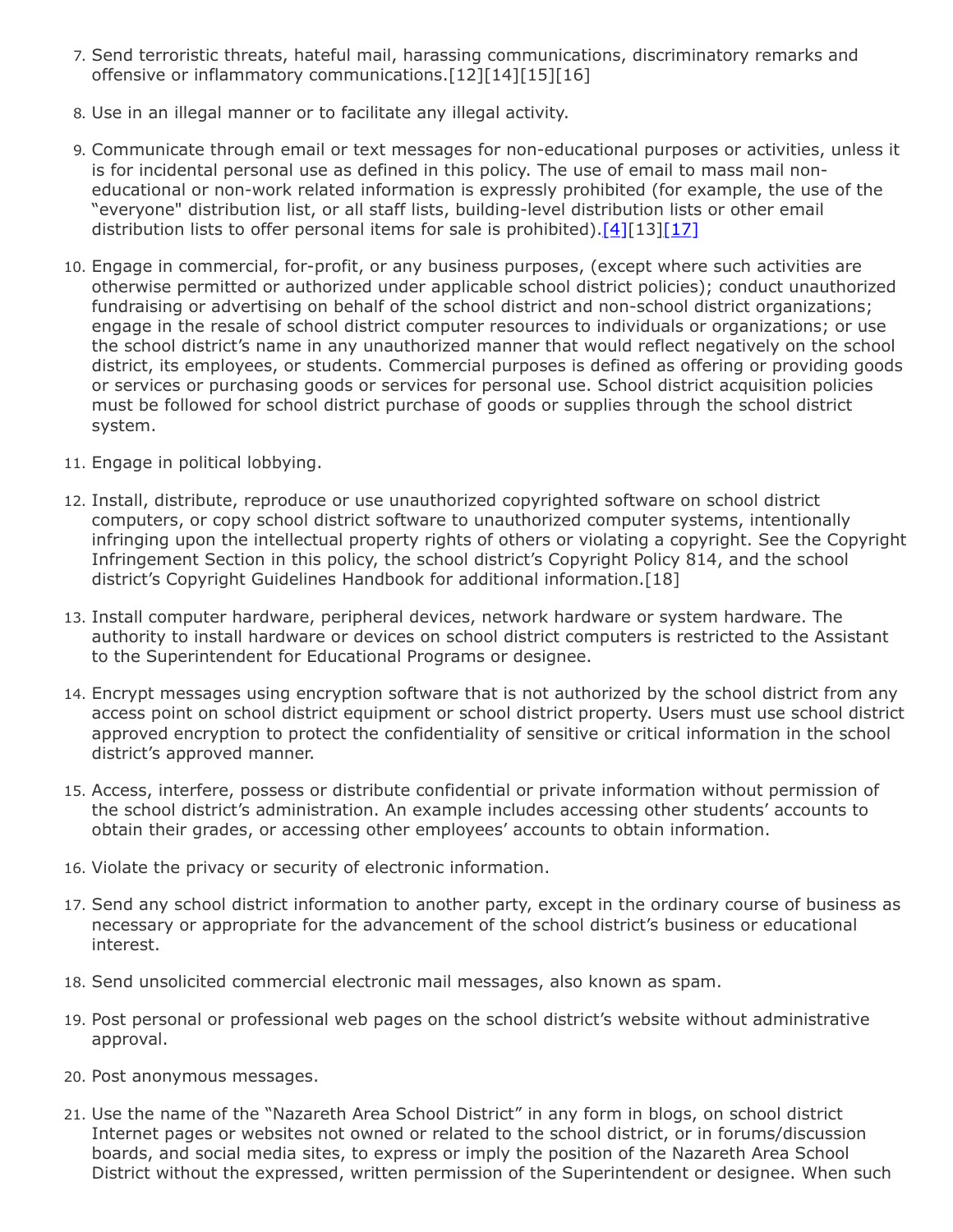permission is granted, the posting must state that the statement does not represent the position of the school district.

- 22. Bypass or attempt to bypass Internet filtering software by any method including, but not limited to, the use of anonymizers/proxies, tunnels, SSH terminals, or any websites that mask the content the user is accessing or attempting to access.
- 23. Advocate illegal drug use, whether expressed or through a latent pro-drug message. This does not include a restriction of political or social commentary on issues, such as the wisdom of the war on drugs or medicinal use.
- 24. Attempt to and/or obtain personal information under false pretenses with the intent to defraud another person.
- 25. Use location devices to invade a person's privacy or to harm or to put another person in jeopardy.
- 26. Plagiarize works that are found on the Internet. Plagiarism is taking the ideas or writings of others and presenting them as they were yours.
- 27. Post false statements, or steal the identity of another person.

### *Access and Security Prohibitions -*

Users must immediately notify the Assistant to the Superintendent for Educational Programs or designee if they have identified a possible security problem. Users must read, understand, and submit a signed CIS Acknowledgement and Consent Form(s), and comply with this policy that includes network, Internet usage, electronic communications, telecommunications, nondisclosure, and physical and information security requirements. The following activities related to access to the school district's CIS Systems, and information are prohibited:

- 1. Misrepresentation (including forgery) of the identity of a sender or source of communication.
- 2. Acquiring or attempting to acquire user IDs and passwords of another. Users are required to use unique strong passwords that comply with the school district's password, authentication, and syntax requirements. Users must not acquire or attempt to acquire the user ID, passwords, security questions and authentication information of another. Users will be held responsible for the result of any misuse of users' names, passwords, security questions, and authentication information while the users' systems access were left unattended and accessible to others, whether intentional or, through negligence.
- 3. Using or attempting to use computer accounts of others. These actions are illegal, even with consent, or if only for the purpose of "browsing".
- 4. Altering a communication originally received from another person or computer with the intent to deceive.
- 5. Using school district resources to engage in any illegal act, which may threaten the health, safety or welfare of any person or persons. Such acts would include, but not be limited to, arranging for a drug sale or the purchase of alcohol, engaging in criminal activity, or being involved in a terroristic threat against any person or property.
- 6. Disabling or circumventing any school district security, program or device, for example, but not limited to, anti-spyware, anti-spam software, and virus protection software or procedures.
- 7. Transmitting electronic communications anonymously or under an alias unless authorized by the school district.
- 8. Accessing any website that the school district has filtered or blocked as unauthorized. Examples include, but are not limited to, unauthorized social media, music and video download and gaming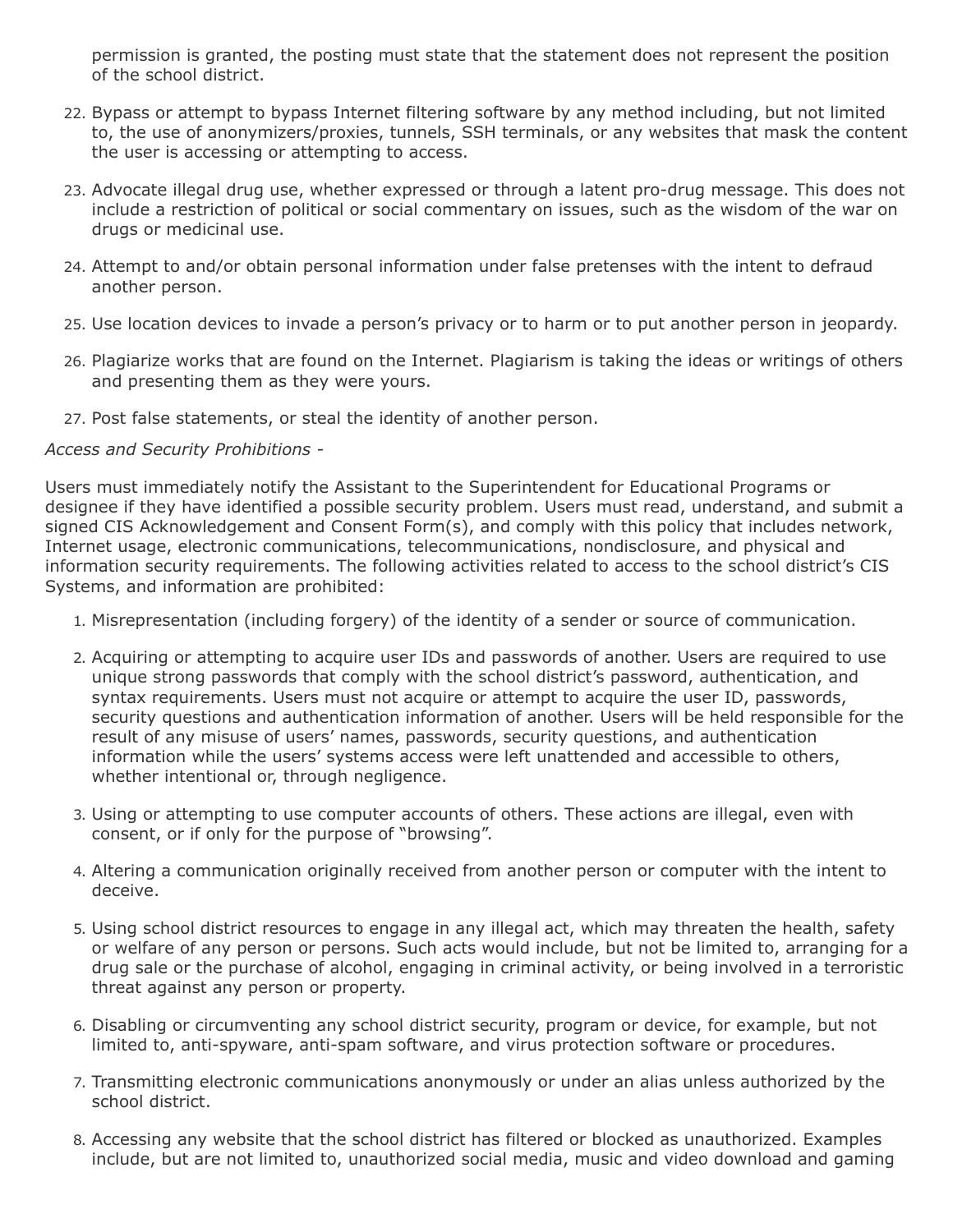sites.

- 9. Installing or attaching keylogging devices, keylogging mechanisms or keylogging software of any kind.
- 10. Using an app with students that is not approved by the school district's authorized committee and/or designated administrator.

Users must protect and secure all electronic resources and information, data and records of the school district from theft and inadvertent disclosure to unauthorized individuals or entities at all times. If any user becomes aware of the release of school district information, data or records, the release must be reported to the Director of Curriculum, Instruction and Technology or designee immediately.

## *Operational Prohibitions -*

The following operational activities and behaviors are prohibited:

- 1. Interference with, infiltration into, or disruption of the CIS Systems, network accounts, services or equipment of others, including, but not limited to: the propagation of computer "worms" and "viruses", Trojan Horse, trapdoor, robot, spider, crawler or program code; the sending of electronic chain mail or distasteful jokes; and the inappropriate sending of "broadcast" messages to large numbers of individuals or hosts. Users may not hack or crack the network or others' computers, whether by malware or spyware designed to steal information, or viruses and worms or other hardware or software designed to damage the CIS systems, or the systems of others, or any component of the network, or strip or harvest information, or completely take over a person's computer, or to "look around".
- 2. Altering or attempting to alter files, system security software or the systems without authorization.[11][19]
- 3. Unauthorized scanning of the CIS systems for security vulnerabilities.
- 4. Attempting to alter any school district computing or networking components (including, but not limited to: fileservers, bridges, routers or hubs) without authorization or beyond one's level of authorization.
- 5. Unauthorized wiring, including attempts to create unauthorized network connections, or any unauthorized extension or re-transmission of any computer, electronic communications systems, or network services, whether wired, wireless, cable, virtual, cloud, cellular or by other means.
- 6. Connecting unauthorized hardware and devices to the CIS Systems.
- 7. Loading, downloading, or using unauthorized apps, games, programs, files, or other electronic media, including, but not limited to, downloading unauthorized music and video files.
- 8. Intentionally damaging or destroying the integrity of the school district's electronic information.
- 9. Intentionally destroying the school district's computer hardware or software.
- 10. Intentionally disrupting the use of the CIS Systems.
- 11. Damaging the school district's computers, CIS Systems, networking equipment through the users' negligence or deliberate act, including, but not limited to vandalism.
- 12. Failing to comply with requests from appropriate teachers or school district administrators to discontinue activities that threaten the operation or integrity of the CIS Systems.

## Content Guidelines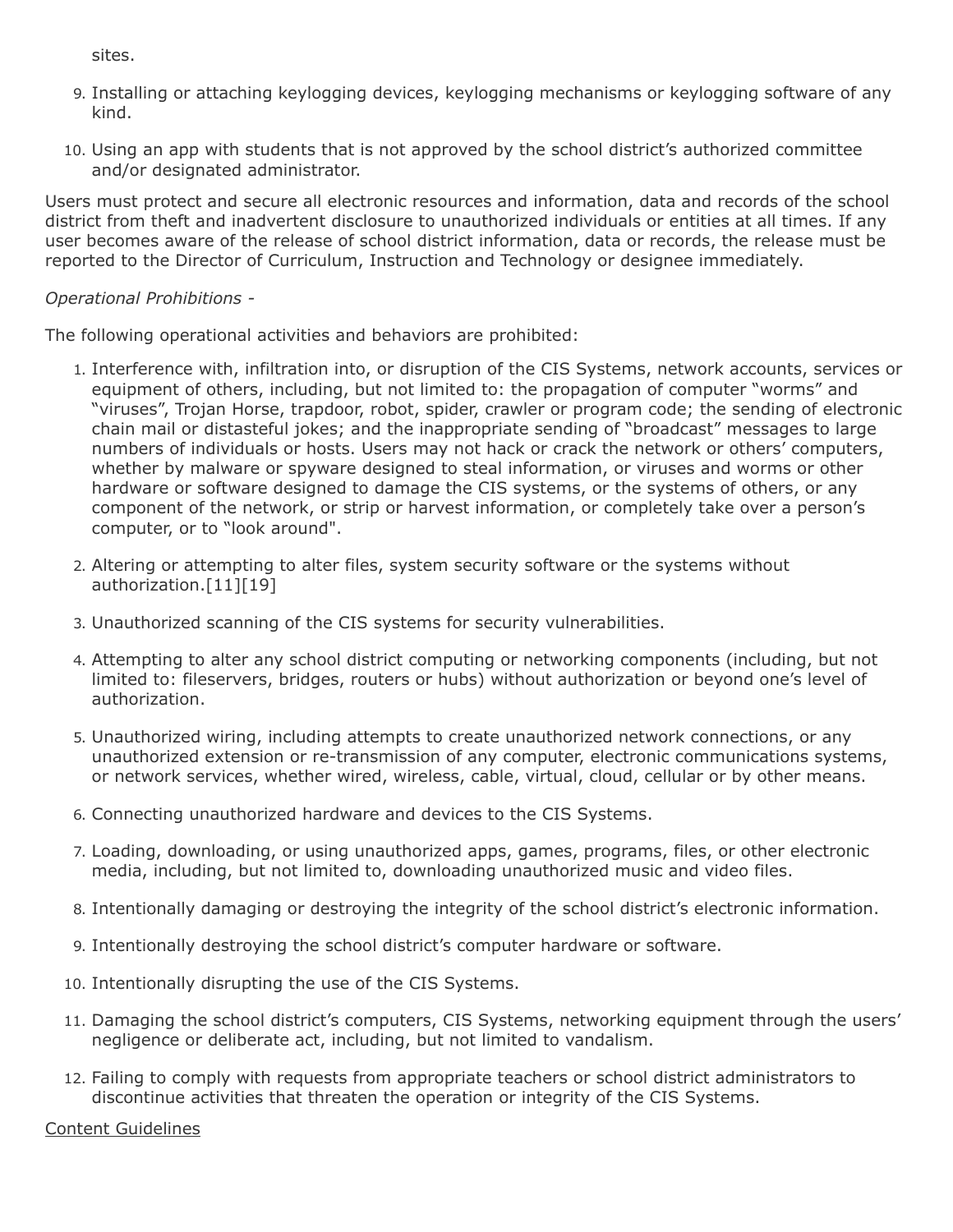Information electronically published on the school district's CIS Systems shall be subject to the following guidelines:

- 1. Published documents, including but not limited to, audio and video clips or conferences, may not include a user's date of birth, Social Security number, driver's license number, financial information, credit card number, health information, phone number(s), street address, or box number, name, (other than first name), or the names of other family members without the consent of the user, and if relevant, parent/guardian.
- 2. Documents, web pages, electronic communications, or video conferences may not include personally identifiable information that indicates the physical location of a student at a given time without parental consent.
- 3. Documents, web pages, electronic communications, or video conferences may not contain objectionable materials or point directly or indirectly to objectionable materials.
- 4. Documents, web pages and electronic communications, must conform to school district policies, and other legal requirements.
- 5. Documents to be published on the Internet must be edited and approved according to school district policies, regulations, rules, and procedures before publication.

### Due Process

The school district will cooperate with the school district's ISP's rules, and local, state, and federal officials to the extent legally required in investigations concerning or relating to any illegal activities conducted through the school district's CIS Systems. If students or employees possess due process rights for discipline resulting from the violation of the school district's policies, and other legal requirements, they will be provided such rights.[20][21][22]

The school district may terminate users' account privileges by providing notice to the user.

## Search and Seizure

Users' violations of school district policies, and other legal requirements may be discovered by routine maintenance and monitoring of the school district CIS System, or any method stated in this policy, or pursuant to any legal means.

The school district reserves the right, but not the duty, to inspect, review, or retain electronic communications created, sent, displayed, received, or stored on or over its CIS Systems; to monitor, record, check, track, log, access or otherwise inspect; and/or report all aspects of its CIS Systems. This includes items related to any personal computers, network, Internet, electronic communication systems, databases, files, software, and media that individuals may bring onto school district's property, or to school district's events, that were connected to the school district's network, and/or that contain school district programs, or school district or users' data or information, in accordance with the law, in order to insure compliance with school district policies, and other legal requirements to protect the school district's resources, and to comply with the law.

Users should have no expectation of privacy in anything they create, store, send, receive or display on or over the school district's CIS Systems, including their personal files or any of their use of the school district's CIS Systems. The school district reserves the right to record, check, receive, monitor, track, log access and otherwise inspect any or all CIS Systems' use and to monitor and allocate fileserver space.

Everything that users place in their personal files should be entered with the knowledge and understanding that it is subject to review by a third party.

## Copyright Infringement and Plagiarism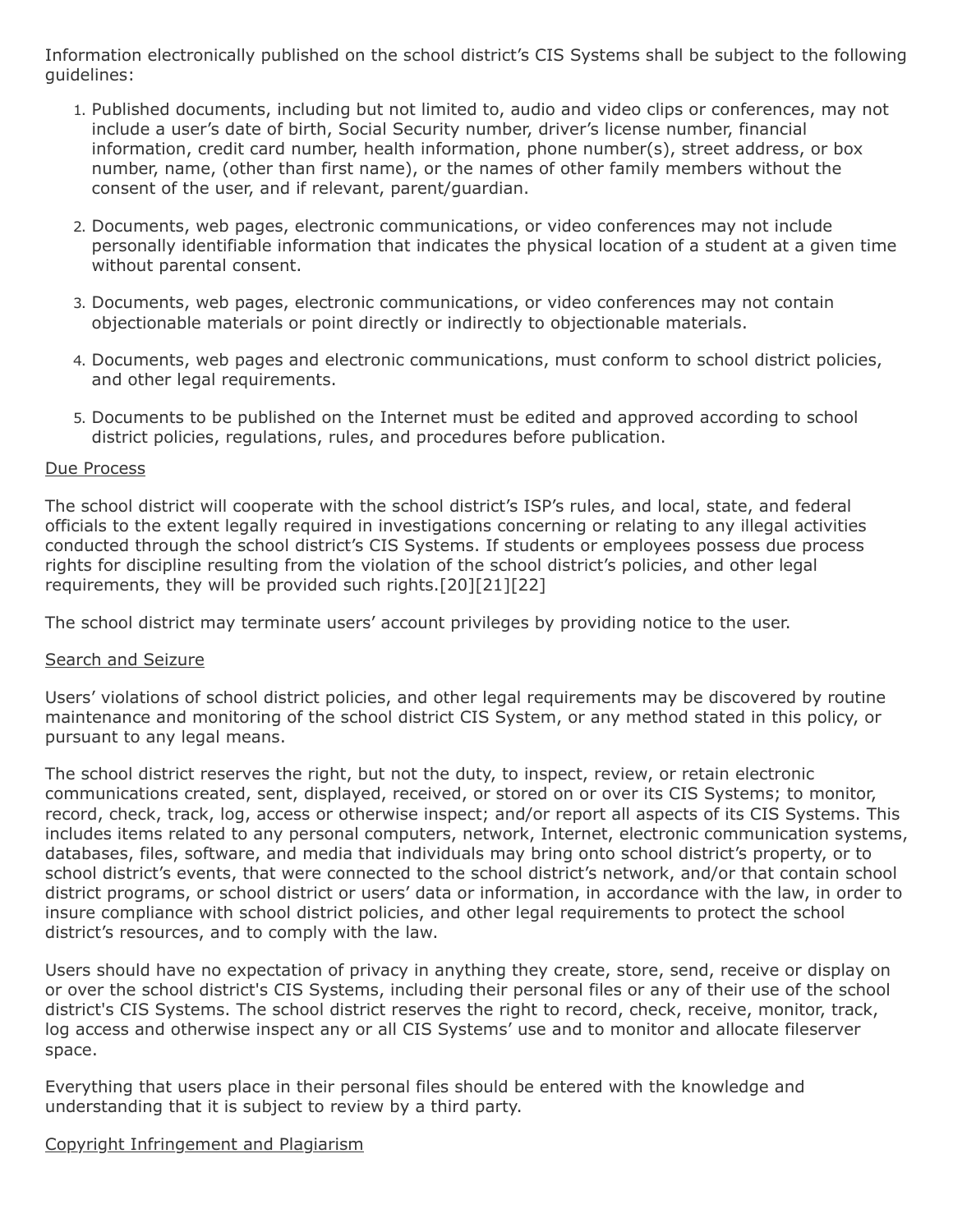Federal laws, cases, policies, regulations, and guidelines pertaining to copyright will govern the use of material accessed through the school district's resources. See school district Copyright Policy 814. Users must make a standard practice of requesting permission from the holder of the work, or complying with the Fair Use Doctrine, and/or complying with license agreements. Employees will instruct users to respect copyrights, request permission when appropriate, and to comply with the Fair Use Doctrine, and/or license agreements. Employees will respect and comply as well.[18]

Violations of copyright law can be a felony and the law allows a court to hold individuals personally responsible for infringing the law. The school district does not permit illegal acts pertaining to the copyright law. Therefore, any user violating the copyright law does so at their own risk and assumes all liability.

Violations of copyright law include, but are not limited to, making of unauthorized copies of any copyrighted material (such as commercial software, text, graphic images, audio and video recording), distributing copyrighted materials over computer networks, remixing or preparing mash-ups that violate the law, and deep-linking and framing into the content of others' websites. Further, the illegal installation of copyrighted software or files for use on the school district's computers is expressly prohibited. This includes all forms of licensed software whether acquired by shrink-wrap, clickwrap, browsewrap, or electronic software and apps downloaded from the Internet. [18[\]\[23\]](http://www.law.cornell.edu/uscode/text/17)

No one may circumvent a technology protection measure(s) that controls access to a protected work unless they are permitted to do so by law. No one may manufacture, import, offer to the public, or otherwise traffic in any technology, product, service, device, component or part that is produced or marketed to circumvent a technology protection measure to control access to a copyright protected work.

School district guidance on plagiarism will govern use of material accessed through the school district's CIS Systems. Users must not plagiarize works. Teachers will instruct students in appropriate research and citation practices. Users understand that use of the school district's CIS Systems may involve the school district's use of plagiarism analysis software being applied to their works.

#### Selection of Material

Relevant school district policies, regulations, rules, and procedures on the selection of materials will govern use of the school district's CIS Systems.

When using the Internet for class activities, teachers will select material that is appropriate in light of the age of the students and that is relevant to the course objectives. Teachers must preview the materials, apps, and websites they require or recommend students access to determine the appropriateness of the material contained on or accessed through the website. Teachers must provide guidelines and lists of resources to assist their students in channeling their research activities effectively and properly. Teachers must assist their students in developing the critical thinking skills necessary to ascertain the truthfulness of information, distinguish fact from opinion, and engage in discussions about controversial issues while demonstrating tolerance and respect for those who hold divergent views[.\[24\]](http://www.law.cornell.edu/uscode/text/17/1202)

#### School District Website

The school district has established and maintains a website and will develop and modify its web pages that will present information about the school district under the direction of the building principal or designee. Publishers must comply with school district policies, and other legal requirements.

The school district may limit its liability by complying with the Digital Millennium Copyright Act's safe harbor notice and takedown provisions.

## **Blogging**

If a user creates a blog with their own resources and on their own time, the user may not violate the privacy rights of employees and students, may not use school district personal and private information/data, images, equipment, resources and infringed copyrighted material in their blog, and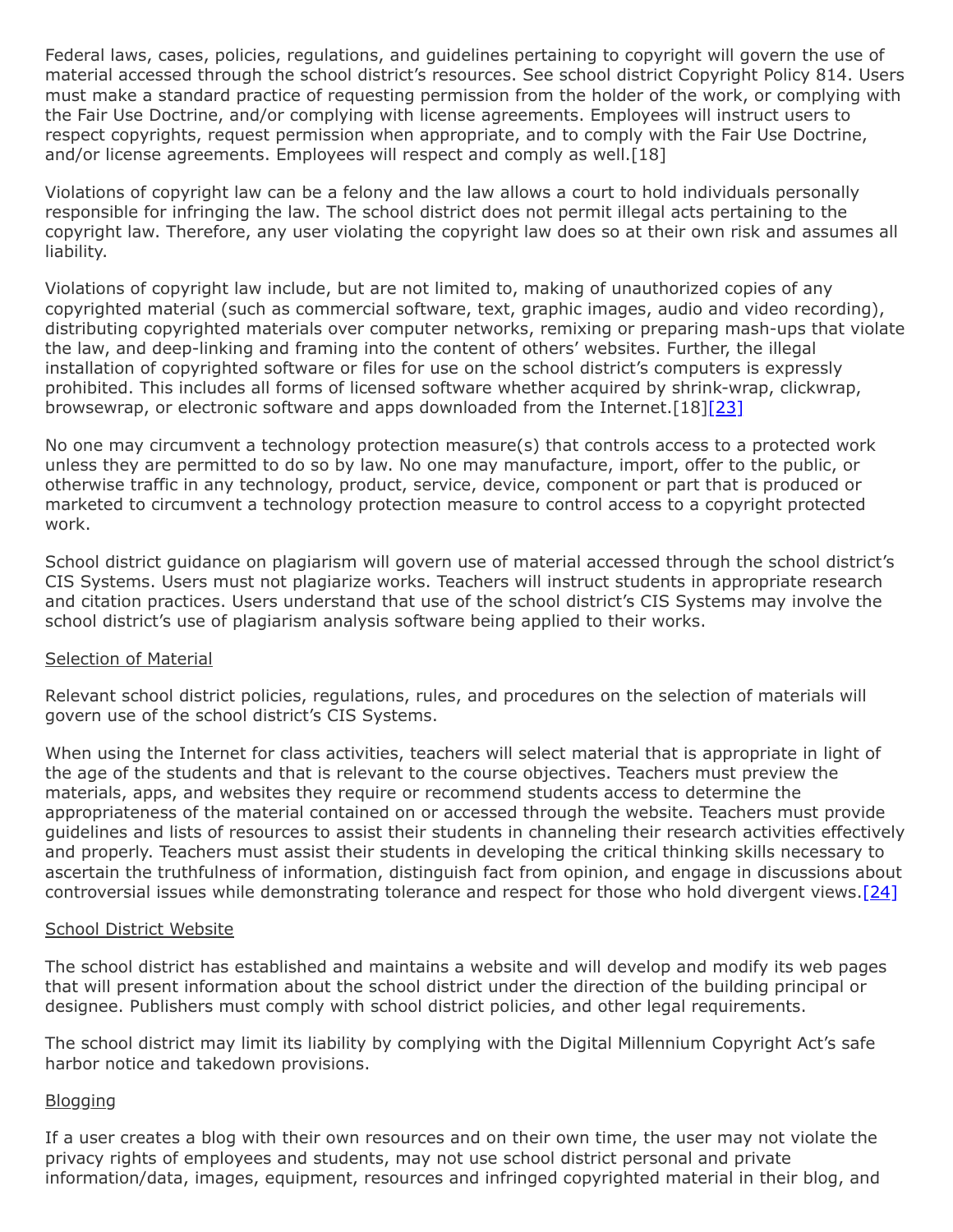may not disrupt the school district. See also the school district's Social Media Policy, and its accompanying administrative regulations.

Contrary conduct will result in actions further described in the Consequences for Inappropriate, Unauthorized and Illegal Use section of this policy, and provided in other relevant school district policies, and other legal requirements.

### Safety and Privacy

To the extent legally required, users of the school district's CIS Systems will be protected from harassment or commercially unsolicited electronic communication. Any user who receives threatening or unwelcomed communications must immediately send or provide or show them to the Assistant to the Superintendent for Educational Programs or designee.<sup>[\[25\]](http://www.law.cornell.edu/uscode/text/17/512)</sup>

Users must not post unauthorized personal contact information about themselves or other people on the CIS Systems. Users may not steal another's identity in any way, may not use spyware, cookies, or other program code, keyloggers, and may not use school district or personal technology or resources in any way to invade another's privacy. Additionally, users may not disclose, use or disseminate confidential and personal information about students or employees, unless legitimately authorized to do so. Examples include, but are not limited to, revealing biometric data, student grades, Social Security numbers, dates of birth, home addresses, telephone numbers, school addresses, work addresses, credit card numbers, health and financial information, evaluations, psychological reports, educational records, reports, and resumes or other information relevant to seeking employment at the school district.

If the school district requires that data and information be encrypted, users must use school district authorized encryption to protect their security.

Students, by their use of the school district's CIS System, agree not to meet with someone they have met online unless they have parent(s)/guardian(s) consent.

## Cloud, Virtual, and Online Storage of School District Information and Data

Users must keep all school district information (including but not limited to employees and students) in the school district's and its contracted parties' storage, unless permission is granted in writing by the Superintendent or designee. This means that employees, students, and guests must not place school district information in cloud, virtual or online storage beyond the control, access, protection and safety of the school district unless specific permission is granted in writing by the Superintendent or designee and the student, employee and guest agree to the school district's terms and conditions, including but not limited to safety, security, privacy, location and school district access.  $[4][19]$  $[4][19]$ 

## Consequences For Inappropriate, Unauthorized and Illegal Use

General rules for behavior, ethics and communications apply when using the CIS Systems and information, in addition to the stipulations of this policy, other school district policies, and/or other legal requirements. Users must be aware that violations of this policy or other school district policies, and/or other legal requirements, or for unlawful use of the CIS Systems, may result in loss of CIS Systems' access and a variety of other disciplinary actions, including but not limited to, warnings, usage restrictions, loss of privileges, position reassignment, oral or written reprimands, student suspensions, employee suspensions (with or without pay), dismissal, expulsions, breach of contract, and/or legal proceedings. This will be handled on a case-by-case basis. This policy incorporates all other relevant school district policies, such as, but not limited to, the student and professional employee discipline policies, Code of Student Conduct, copyright, social media, data breach, property, curriculum, terroristic threat, vendor access, student electronic communication devices, and harassment policies.

The user is responsible for damages to computers, the network, equipment, electronic communications systems, and software resulting from accidental, negligent, deliberate, and willful acts. Users will also be responsible for incidental or unintended damage resulting from negligent, willful, or deliberate violations of school district policies, and/or other legal requirements. For example, users will be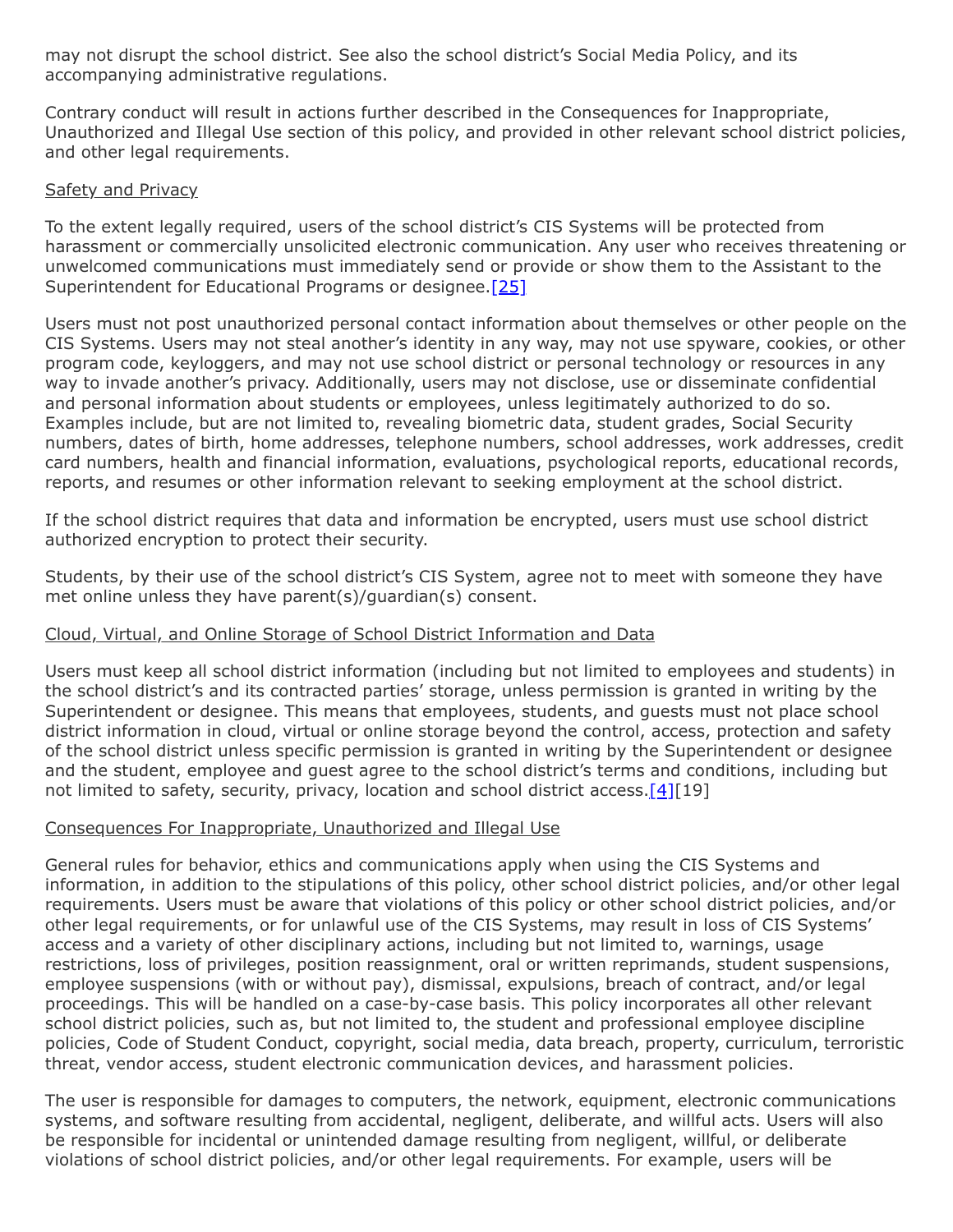responsible for payments related to lost or stolen computers and/or school district equipment, and recovery and/or breach of the information and/or data contained on them.

Violations as described in this policy, other school district policies, and other legal requirements may be reported to the school district, and to appropriate legal authorities, whether ISPs, websites, or apps, and local, state, or federal law enforcement. Actions that constitute a crime under state and/or federal law could result in arrest, criminal prosecution, and/or lifetime inclusion on sexual offenders registries. The school district will cooperate to the extent legally required with authorities in all such investigations.

Vandalism will result in cancellation of access to the school district's CIS Systems and resources and, the user is subject to discipline.

Any and all costs incurred by the school district for repairs and/or replacement of software, hardware and data files and for technological consultant services due to any violation of school district policies, and/or other legal requirements, shall be paid by the user who caused the loss.